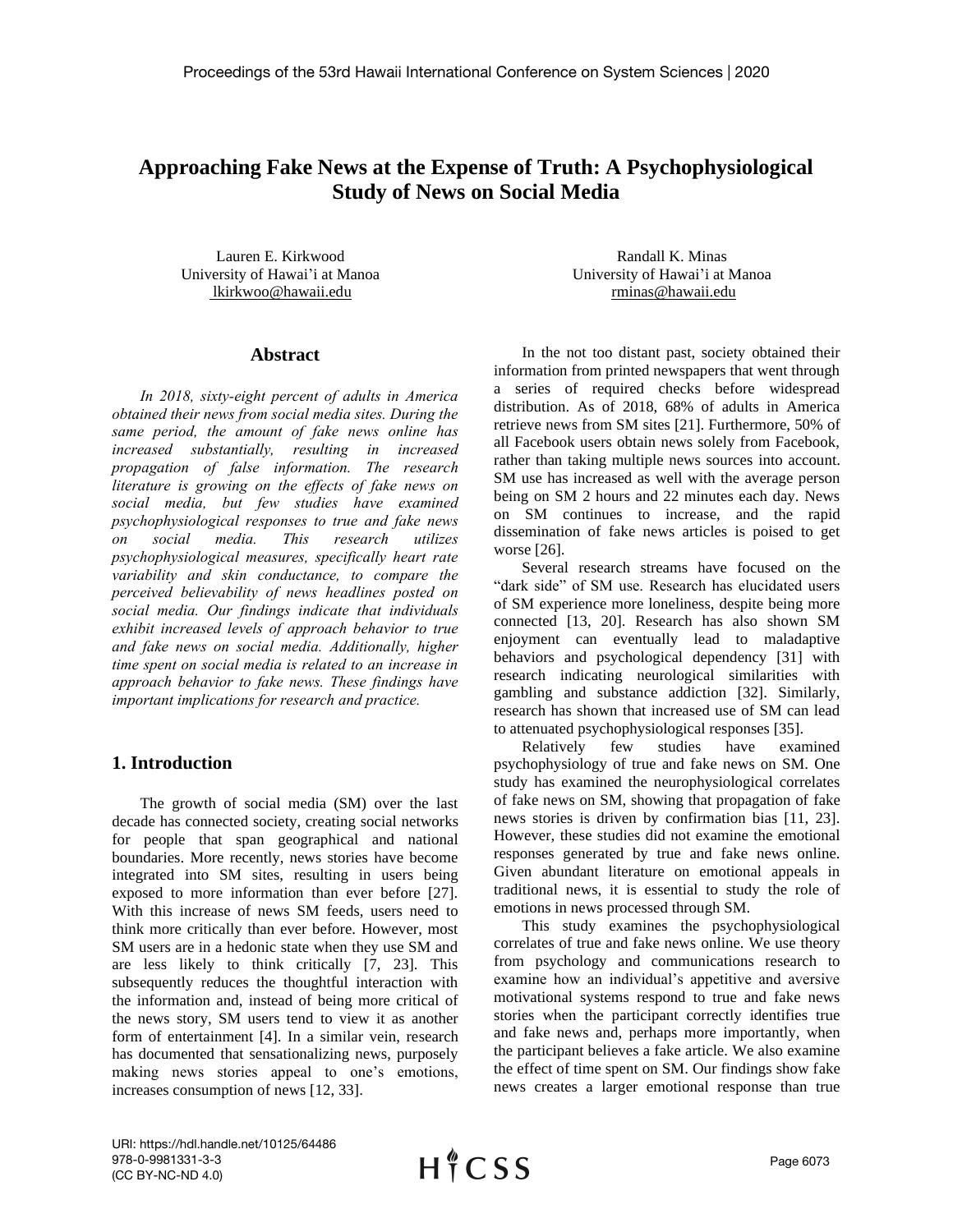news and relates to the amount of time people spend on SM. These findings have several implications for both theory and practice.

# **2. Prior Theory and Hypotheses**

# **2.1. Motivated message processing**

Human behavior is driven by two motivational systems. The appetitive system (which drives the approach response) and the aversive system (which drives the avoidance response) [14]. Humans have 2 limited cognitive resources that must be allocated to many stimuli present in the perceptual space. The limited capacity model of motivated mediated message processing (LC4MP) explains these activation patterns and the underlying psychophysiological responses of these systems in relation to media messages [14]. Theories propose that cognitive resources are allocated purposefully [eg., 15] —based on personal salience and reflexively due to evolved mechanisms of information intake such as the orienting response [16, 22, 25].

The appetitive and aversive systems can be activated individually (e.g., "liking" a post of a loved one's children or pets or scrolling past a post without engaging it) or they can become coactivated (e.g., engaging or "approaching" a post with a "sad" emoji). Individual activation of the appetitive system is associated with feelings of joy or happiness, while activation of the aversive system is associated with sadness or fear [18]. Coactivation is associated with a feeling of mixed emotion [18].

**2.1.1. Psychophysiological measurement of the motivational systems.** Measurement of the activation of the LC4MP motivational systems can be done through psychophysiological methods. Skin conductance is a measure of electrodermal activity that has been used for over a century. Changes in electrodermal activity are related to specific emotional and cognitive states. Increased electrodermal activity indicates an appetitive response, and has long been linked to emotion, arousal, and attention [5]. In this study, we used tonic skin conductance level (SCL) to indicate the average level of skin conductance over the 15 seconds that a subject viewed a news headline.

The relationship between heart rate and sympathetic or parasympathetic nervous system activation is more complex. Respiratory sinus arrythmia (RSA) is defined as the change in heart period corresponding with the inspiratory and expiratory phases of the respiratory cycle [28]. It is closely related to the high frequency (0.15-0.40 Hz) component of heart rate variability. RSA reflects the vagal cardiac influence, mediated by the vagus cranial nerve, and is highly responsive to stimuli present in our environment [3].

While skin conductance measures appetitive system activation, heart rate can indicate either appetitive or aversive systems. Increases in RSA indicate increased activation of the aversive motivational system, while decreases in RSA indicate activation of the appetitive motivational system.

# **2.2. Fake news and social media**

**2.2.1. Spread of fake news on social media.** Fake news and its dissemination on SM came to the attention of the public around the 2016 Presidential Election in the United States. Since 2016, there has been increasing concern over the spread of fake news through SM outlets. Many of the fake news articles posted on SM sites believed, which leads propagation of false information [34]. Research has indicated that fake news articles travel faster than true news stories [34]. This study analyzed 126,000 stories posted on Twitter from 2006 to 2017 and found the fake stories reached 1,000 to 100,000 people whereas the true stories rarely reached more than 1,000 people [34].

It is also important to note that the format of the information has an effect on the level of perceived credibility of the information [29]. People tend to be more likely to believe information when it is formatted like a news story rather than portrayed as a story. Additionally, confirmation bias exacerbates the problem, as people are more likely to believe information that aligns with their opinion than information that contradicts it [29]. It has also been shown that presenting source ratings directly affects the believability of an article, so this could be one way to influence the readers to evaluate the information more critically [29].

The effects of the propagation of false information can be far reaching, as individuals anchor on a priori beliefs in the face of evidence that directly contradicts it [23]. Upon learning that information initially thought to be true was actually false, people do tend to adjust their attitudes, but to varying levels [30]. Therefore, if an article is advertised as true, and is clearly refuted as false, a portion of society will continue to believe the original, false information. This discovery makes the filtering of information posted on SM even more crucial to the political and social health of society.

Understanding how appetitive and aversive responses relate to fake news can help determine how it propagates on SM [34]. Studies that have applied LC4MP to SM have found appetitive responses to positive and negative messages [1]. Other studies have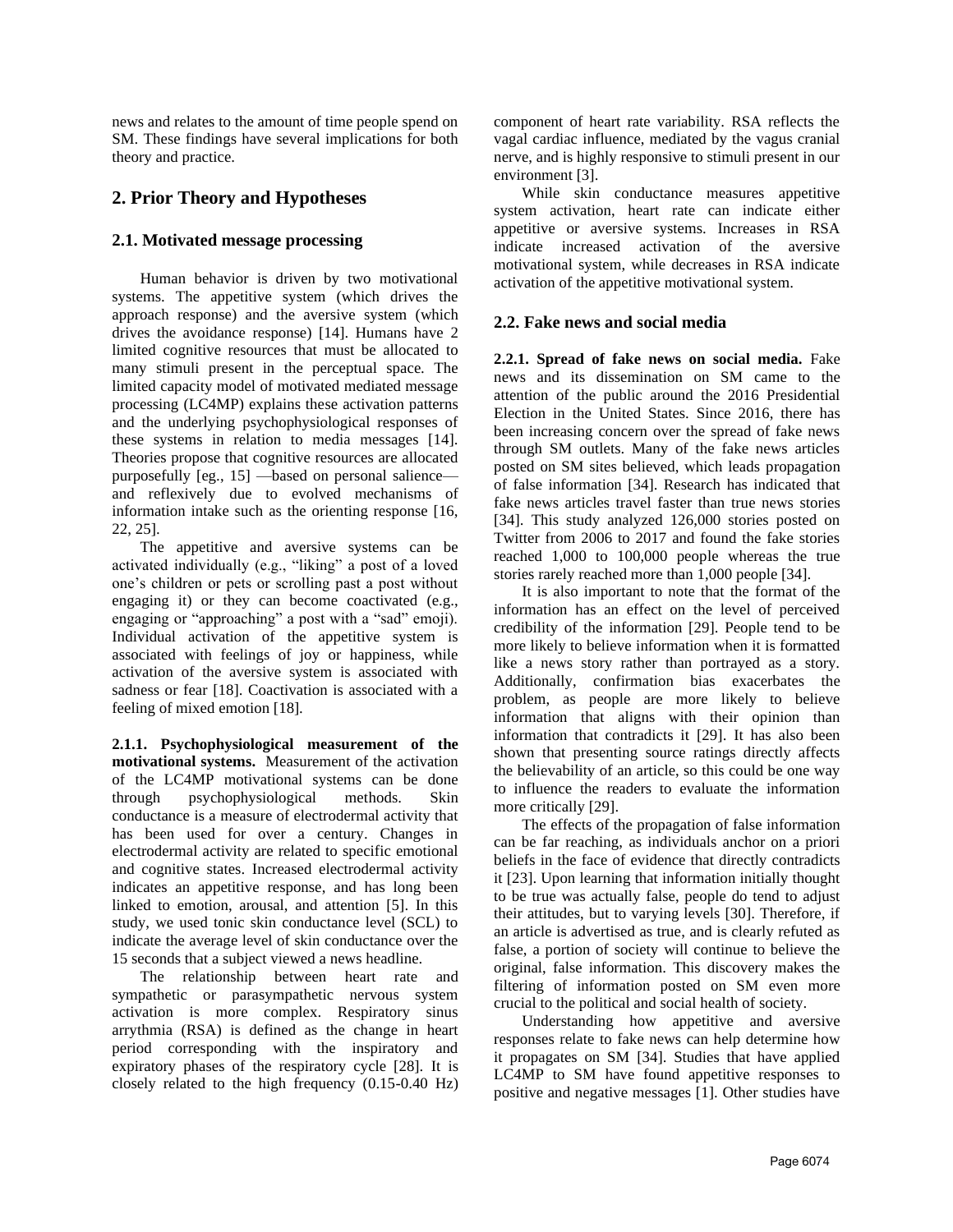found that individuals are more likely to engage with negative information on Twitter [10]. These results on emotional valence or arousal but did not factor in an individual's a priori beliefs. Past literature has shown differential processing of information according to beliefs both on SM and in collaboration [22, 23]. An individual's confirmation bias would create an approach response for articles that conform with an individual's prior beliefs. Furthermore, individuals tend to not process information that is contrary to prior beliefs [22] and are likely to exhibit a aversive response to information they do not believe. Therefore, we hypothesize:

H1: An individual's appetitive system will be activated when they (a) believe a true article on social media and (b) believe a fake article on social media.

H2: An individual's appetitive system will be activated when they (a) do not believe a true article on social media and (b) do not believe a fake article on social media.

**2.2.2. Time spent on social media.** Research into SM use and its effect on emotion has provided mixed findings. Previous research on the amount of time spent on SM and loneliness found a significant relationship between increased use and feelings of isolation [2]. These findings, however, were later found to be caused by a confounding variable of social anxiety [6]. A study on how Facebook use relates to self-esteem and college adjustment found that spending a time on Facebook is related to low self-esteem, and the number of Facebook friends was negatively associated with emotional adjustment for first-year undergraduate students [9]. Furthermore, multitasking with media has been found to have an association with higher depression and social anxiety symptoms [2].

Research has also studied SM addiction, as it has been found that increased enjoyment while using SM also has the potential adverse effect of addiction. Excessive SM use, especially habitual use characteristic of dependency, has potentially damaging psychological, physiological, and social effects [31]. Research has found SM addiction affects the brain similarly to drug or gambling addictions [32].

In terms of psychophysiological responses to SM, prior research has shown that sympathetic arousal diminishes over time [35]. As a user spends more time on Facebook, their physiological response lessens, throughout the specific session and potentially with SM use in general.

There is a paucity of research using psychophysiology to study fake news on SM. One forthcoming study has used neurophysiology to understand the effect of flagging false news on SM and confirmation bias [23]. This study showed specific cognitive patterns of confirmation bias and cognitive dissonance when individuals interacted with fake news on SM [23]. This study suggests that SM use is associated with increased activation of the frontal cortices while processing two discordant pieces of information (i.e., an individual believes an article flagged as fake). This study could provide support for coactivation of the motivational systems as SM use increases.

Individuals that use SM regularly may approach information differently than those that use SM only occasionally. The increased use of SM is driven by the appetitive system. However, some interactions on SM may lead to both the appetitive and aversive systems becoming active. Thus, we hypothesize:

H3: For heavy social media users, coactivation will occur when viewing true and fake articles on social media.

H4: For heavy social media users, correctly identifying a news article as true or false will activate the appetitive system.

H5: For heavy social media users, incorrectly identifying a news article as true or false will result in coactivation of the motivational systems.

Past research has established a connection between the appetitive motivational system and a desire to learn from features of news articles [24]. Similarly, social information seeking, or wanting to keep abreast of the statuses of people on social media has also been linked to activation of the appetitive system [35]. In this study, we hypothesize that the more an individual wish to stay informed of news on SM, the greater their appetitive response:

H6: Individuals that wish to stay informed on current events will display activation of the appetitive system when viewing true and fake articles on social media.

**2.2.3. Reposting true and fake news.** Research has shown that SM likes and shares occur most often when there is an appetitive response to the post, followed by coactive responses, and aversive [1]. However, this finding has not been applied to fake news on SM. The same appetitive response would be expected when wanting to repost an article or post an article with an opinion. Furthermore, time spent on SM should increase the appetitive response and result in an increased likelihood to post and to post with an opinion. Thus, we hypothesize: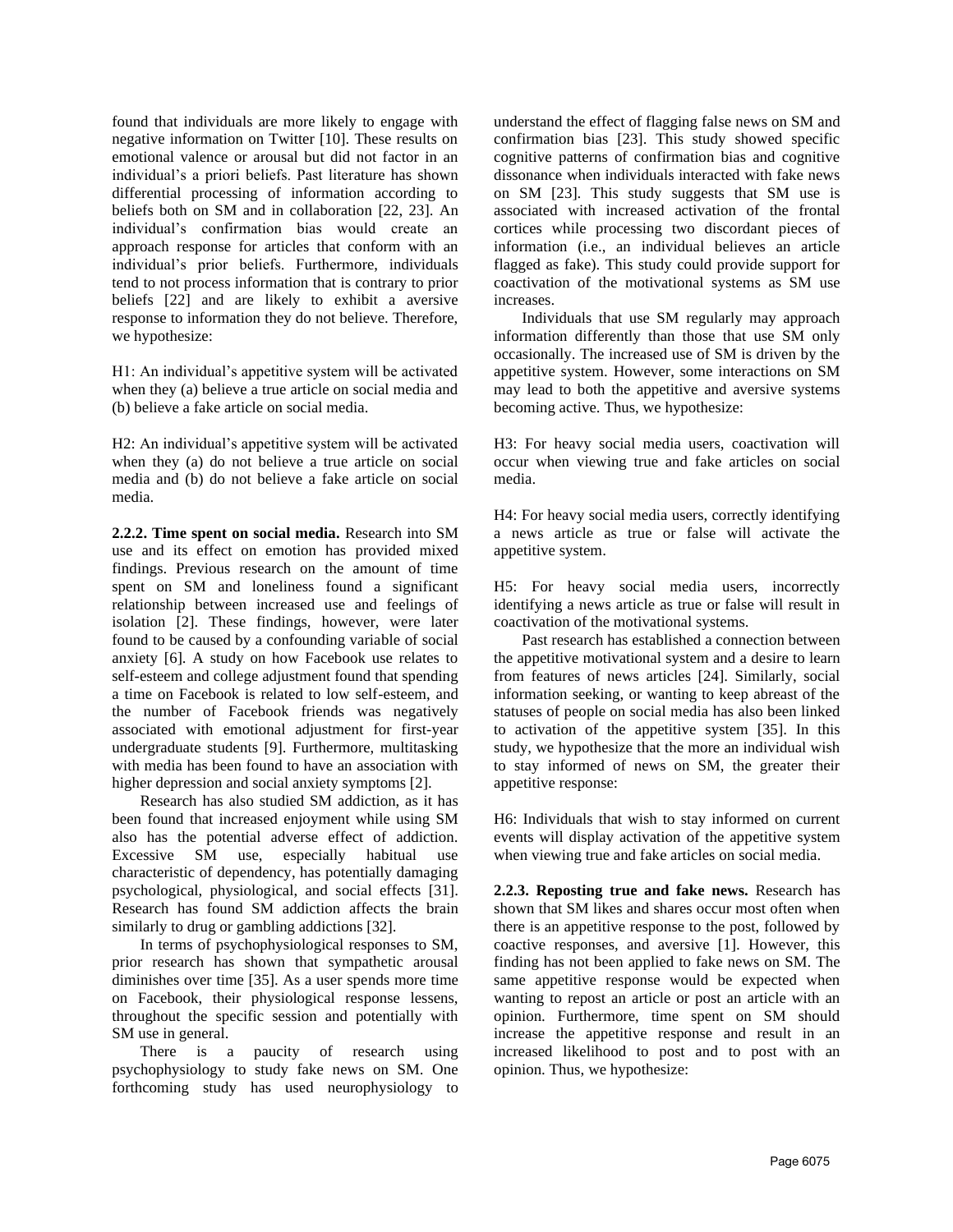H7: Individuals will experience increased activation of their appetitive system when they (a) intend to repost the story on social media and (b) intend to post an article with their opinion on social media

H8: Individuals that spend more time on social media will experience increased activation of their appetitive system when they (a) intend to repost the story on social media and (b) intend to post an article with their opinion on social media.

# **3. Method**

#### **3.1. Participants**

Twenty-six students were recruited from computer science courses at a large state university in the U.S. Participants received extra credit for completing the study. Information on an individual's age and gender were collected via demographic questionnaire. Ages ranged from 18 to 44 with an average of 22.1. Nineteen participants (73%) were male and seven participants were female  $(27\%)$ .

#### **3.2. Procedures**

The participants arrived at the laboratory at individual times, and informed consent was obtained. The participant was then seated in a stable chair at a computer separated from the researcher by a partition. The desktop computer was equipped with the preloaded questionnaire in Qualtrics. After being seated the participants were given instructions on the experiment Two BIOPAC sensors were placed on the participant's left foot in the plantar configuration for skin conductance data collection. The participants then were instructed to begin the experiment. They filled out a brief demographics questionnaire.

The primary task in this study was viewing 50 images of news article headlines that had been posted online then rating them on follow-up dimensions. The participants viewed each image for 15 seconds, then were asked to assess the believability of the headline. Furthermore, participants were asked a series of follow-up questions on their intention to share the information directly on SM and their intention to share the information with their opinion.

After the questionnaire they began viewing and responding to the first set of 25 news article snapshots. The snapshots had been randomized so the first 25 images were a mix of true and false articles, and each participant viewed a different order. The stimulus (the news article headline, picture and short stub) appeared on the screen alone for 15 seconds, then the follow-up questions were automatically displayed on the screen at the end of the 15 seconds. The stimuli remained present on the screen during the follow-up questions about credibility and the participant's intent to share the article. Following the questions on how the article made them feel, a new stimulus was presented for 15 seconds. After 25 images had been viewed and rated, the participant completed a short personality questionnaire to as a break. After the questionnaire was complete, the participant viewed the next 25 true or false news article snapshots, again presented randomly. The experiment ended with a separate survey on handedness. Participants were also asked to answer questions about their use of SM and news consumption. The participants were then released.

#### **3.3. Treatments**

This study was a repeated measures experiment that used images of online newspaper article snapshots (Figure 1 and 2), which had each been rated as true or false by an independent, third-party fact-checker, Snopes.com. Snopes has grown to be the largest independent fact-checking site on the Internet. Twentyfive true online articles and 25 false online articles were chosen for this study. These articles were rated by Snopes as either clearly "true" or "false." Snopes also provides extensive documentation that illustrates why they have reached each conclusion. Snopes addresses articles that have received a level of public interest and have been widely reported in the media.

Once the 50 article snapshots were selected they were then randomized and split into two separate blocks within the questionnaire. The participants viewed each image of the online articles and rated each on perceived believability and their intent to share. Half-way through the experiment, after 25 images had been shown to the participant, a short questionnaire in the middle provided a break from rating the images. All behavioral responses were presented and collected using the experimental survey tool Qualtrics.

#### **3.4. Dependent variables**

The dependent variables in this study were appetitive and aversive activation, which was quantified using skin conductance obtained from EDA measurements and RSA derived from electrocardiogram (ECG) measurements.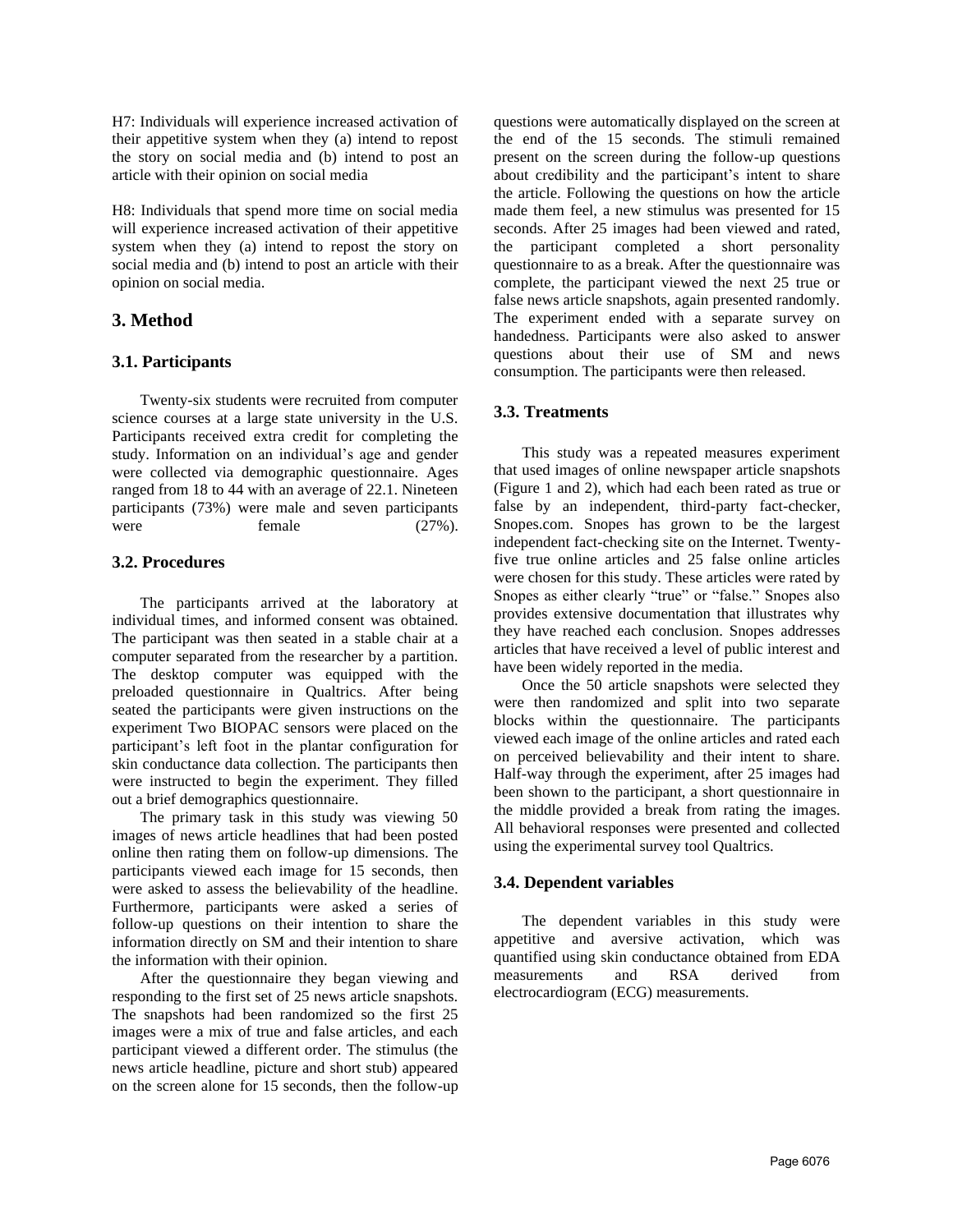EPA dismisses half of key board's scientific advisers; Interior suspends more than 200 advisory panels



**Figure 1. Example of article snapshot rated as "true" by Snopes.com**

# **UPDATE: Malia Obama Among 10 Arrested In Racist Antifa Attack**

**LOCK THEM ALL UP, ESPECIALLY HER** 



Join America's Last Line of Defense And Share This Article Now!

4.2 **f** SHARE ON FACEBOOK **y** SHARE ON TWITTER

#### **Figure 2. Example of article snapshot rated as "false" by Snopes.com**

Increases in skin conductance indicate appetitive system activation and further indicate the level of attention or excitation of the participant [19]. Skin conductance was measured by adhering two EDA Ag/AgCl electrodes from BIOPAC Systems to the plantar surface of the left foot. The plantar surface was prepared with an alcohol wipe, then two electrodes pregelled with isotonic gel were adhered to the skin. The BIOPAC MP150 collected at 1000 Hz.

RSA was obtained by collecting ECG data and deriving heart rate variability. Increases in RSA indicate increases in parasympathetic nervous system

activation [29]. In this study ECG data was collected by adhering a BIOPAC disposable electrode to each arm. The Ag/AgCl electrodes were pre-gelled with electrolytic gel and were placed directly on the surface of the skin after prepping the area with an alcohol wipe. The signal for both EDA and RSA were collected using Acqknowledge software version 4.4.0.

#### **3.5. Analysis**

Analyses were completed using Hierarchical Linear Modeling (HLM) version 6.08 on the dependent psychophysiological measures RSA and EDA. The independent within-subject variables were whether someone believed a true or fake article, did not believe a true or fake article, or whether the participant intended to share the post directly or with their opinion. The independent between-subject variables were self-reported SM use and desire to stay informed on current events. All variables were grand mean centered and robust standard errors were used in the model.

# **4. Results**

Statistical results for the HLM model are provided in Table 1. A summary of our findings is provided in Figure 3 and Table 2.

A significant main effect was observed for RSA  $(t(1215) = 2.074, p = 0.038)$  and EDA  $(t(1224) =$ 2.641,  $p = 0.009$ ) when a subject believed an article that was true. These measures indicate that when an individual believes a true article there is coactivation of the appetitive and aversive systems. Thus, H1a is partially supported, the appetitive system is active. However, the aversive system is also activated.

A main effect was observed for EDA  $(t(1224) =$ 3.217,  $p = 0.002$ ) when a subject believed an article that was fake. This indicates that when an individual believes a false article, there is an appetitive response. H1b is supported.

No psychophysiological effect was observed when an individual mistakenly rejected a true article. Thus, H2a was not supported. A main effect was observed for EDA (t(1224) = 2.419,  $p = 0.016$ ) when a subject correctly rejected a fake article. This indicates that when an individual does not believe a false article there is an increased appetitive response. This finding was contrary to H2b but indicates fake news creates an approach response.

A main effect of time spent on SM was observed for RSA  $(t(1215) = 7.043, p < 0.001)$  and EDA  $(t(1224) = 3.785, p < 0.001)$ . These measures indicate coactivation of the appetitive and aversive systems for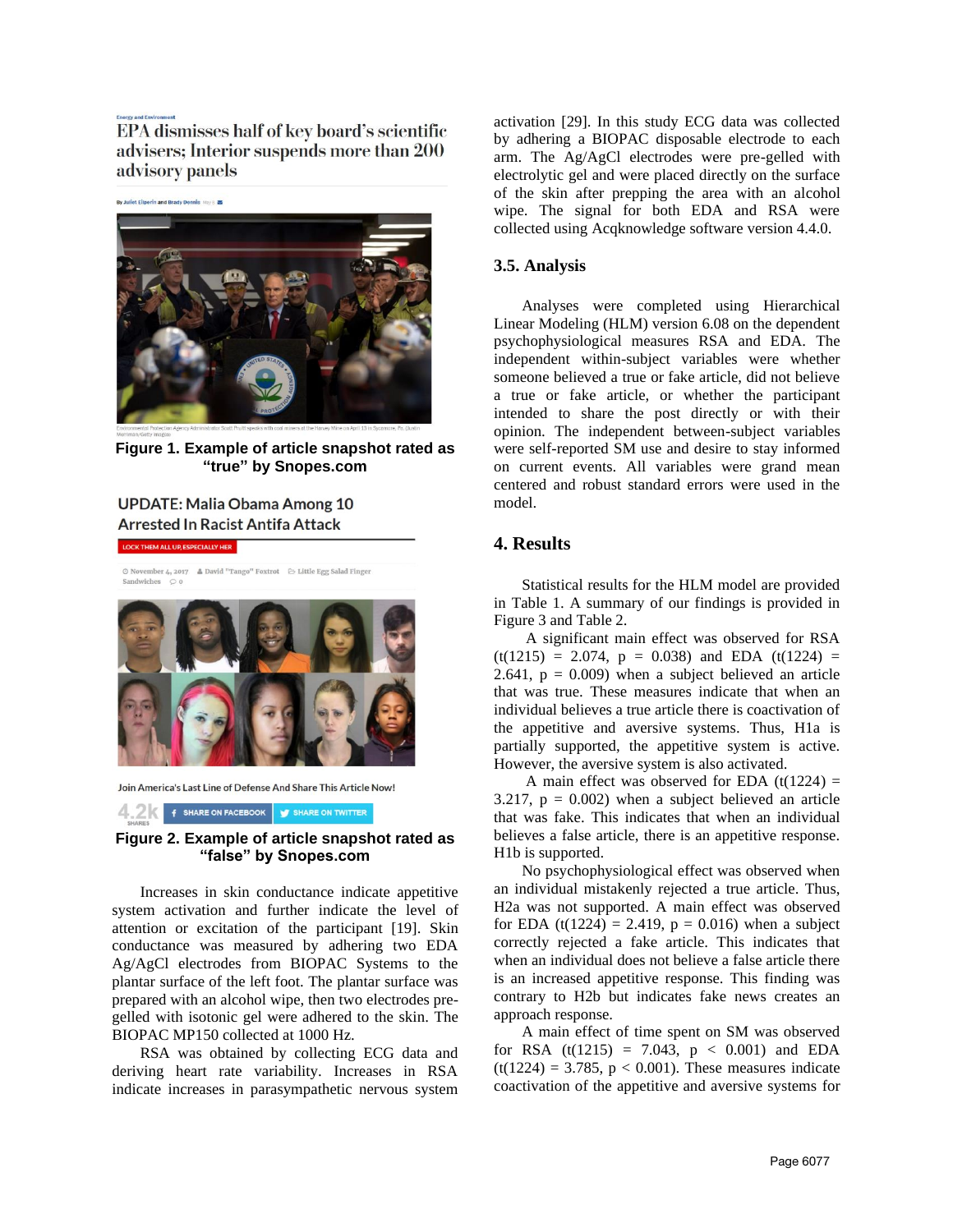individuals that spend more time on SM. H3 was supported.

Time spent on social media did not have an effect on the appetitive or aversive systems when an individual believed a true article. However, an interaction effect was observed for RSA  $(t(1215)$  = 1.979,  $p = 0.048$ ) with individuals that spend more time on SM having a significant aversive response when they do not believe a fake article. Therefore, H4 was partially supported.

An interaction effect was also observed for RSA  $(t(1215) = -2.029, p = 0.042)$  for individuals that spend more time on SM. This measure indicates an appetitive response for individuals that spend more time on SM when they believe a false article. Individuals had an appetitive response to fake articles they believed. No significant effect was observed on individuals that spend time on SM and reject true article. Thus, H5 was partially supported.

A main effect was also observed for individuals that like to stay informed in RSA  $(t(1215) = -2.939, p$  $= 0.004$ )and EDA (t(1224) = 6.028, p < .001). Both measures indicate increased appetitive activation for individuals that like to stay informed of current events compared to individuals that do not. Thus, H6 is supported.

A main effect was observed for RSA  $(t(1215) =$ 2.924,  $p = 0.004$ ) when a subject intended to share an article and also add their opinion on SM. This measure indicates an appetitive response when an individual intends to share the article with their opinion. Thus, H7b is supported. An interaction effect was also observed for EDA (t(1224) = 3.638,  $p < .001$ ) between individuals who spend more time on SM and the intent to share the article with their opinion. The EDA measure indicates a significant appetitive response. H8b is supported.

# **5. Discussion**

This research adds to a growing body of literature on true and fake news spread on SM. It uses LC4MP theory to better understand emotional reaction to news on social media and the appetitive and aversive responses to it. Our findings provide psychophysiological evidence of how individuals respond to true and false news when they believe or disbelieve it. These findings have several implications for research.

#### **5.1. Implications for research**

This study makes four core contributions to the literature. First, fake news created a more appetitive response than true news that was either believed or not believed. Fake news that was believed elicited an approach response, while true news that was believed created mixed emotions or ambivalence to the article.



#### **Figure 3. Summary of appetitive, aversive, and coactive findings**

**Table 2. Summary of interactions**

|                                             | <b>True News</b>                                                                                         | <b>Fake News</b>                             |
|---------------------------------------------|----------------------------------------------------------------------------------------------------------|----------------------------------------------|
| Time Spent on<br>$SM > 75$ th<br>Percentile | No Effect                                                                                                | Increased<br>psychophysiological<br>response |
|                                             | Increased<br>Staying Informed psychophysiological<br>$>75th$ Percentile response when they<br>believe it | Increased<br>psychophysiological<br>response |

Second, we observed a main effect of increased coactivation of the appetitive and aversive systems that related to the amount of time spent on SM. This result suggests increased use of SM is associated with mixed emotions when encountering news articles. When examining error rates in believing true and false news, an interesting finding emerged. Individuals approach fake news with an approach response as they spend more time on SM. Taken with prior research on confirmation bias on SM [11, 23], this indicates that the confirmation bias is present when you believe a fake news article and is also influenced by the degree to which you use SM. The more you use SM, the higher your approach response to fake news you believe.

Similarly, individuals that use SM more often have a larger aversive response to fake news articles they do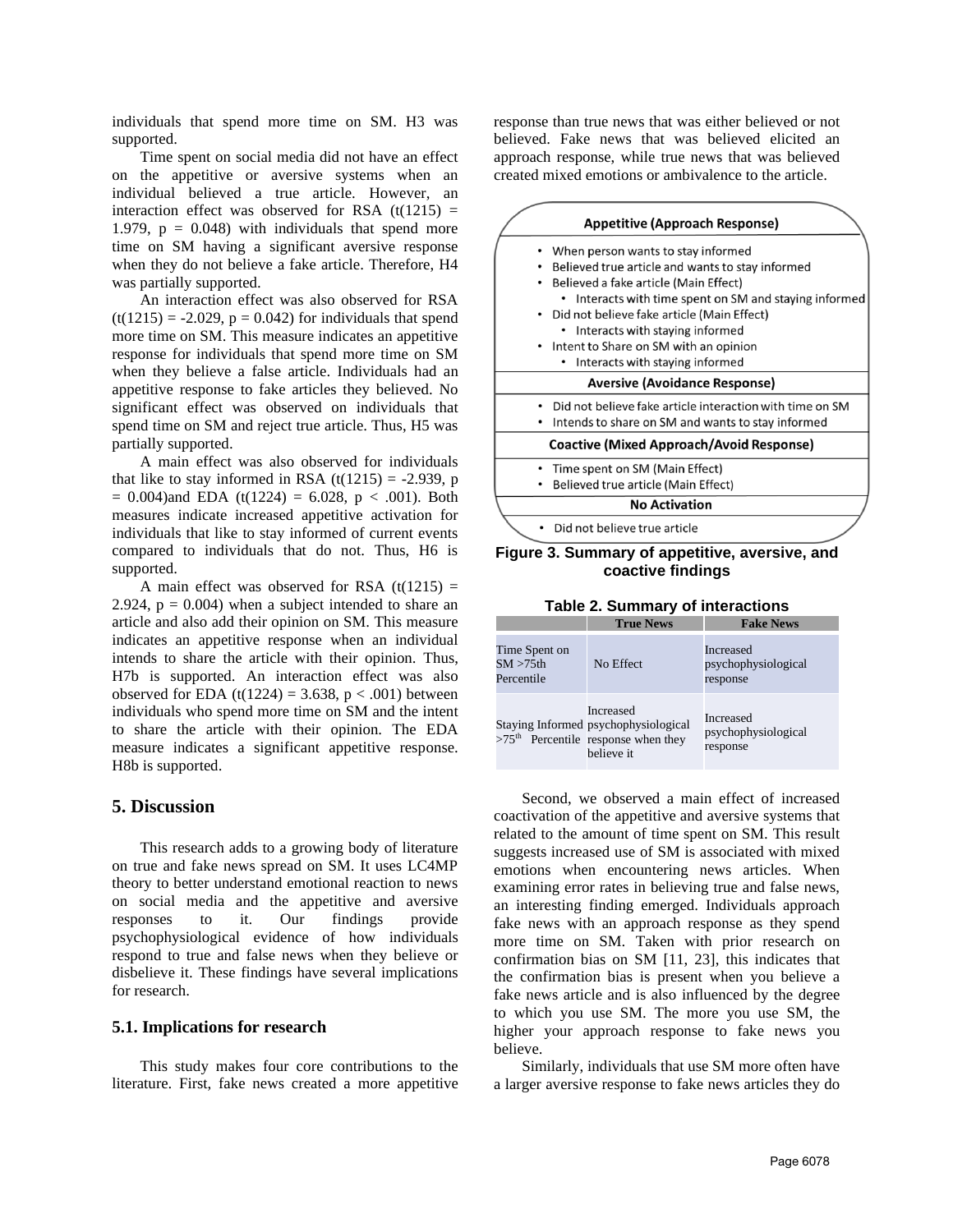not believe. Furthermore, individuals have attenuated responses to true information they do not believe, which aligns with prior research on confirmation bias in SM (i.e., if they do not believe it, the motivational systems do not respond to it).

The coactivation finding with increased SM use needs to further research as well. This suggests, the more individual's SM, the greater mixed emotions individuals have. These findings fall in line with previous research on long-term effects of SM use and addiction. While our finding did not indicate addiction, it does indicate increased SM use is associated psychophysiology for skin conductance and heart rate. A longitudinal study could elucidate which is the causal factor of these psychophysiological changes.

Our third contribution is how an individual's desire to stay informed on current events affects their appetitive and aversive responses to believing true and fake news. The greater the individual's desire to stay informed, the higher their appetitive response to all news articles. More importantly, individuals that like to stay informed on current events have an increased appetitive response to fake news they believe and an appetitive response to fake news they do not believe. They also exhibit an appetitive response to true articles they believe but have no reaction when they do not believe a true article. The implication of this finding is that individuals that like to stay informed on current events are susceptible to engaging fake news even more than true news they do not believe. Fake news elicits an emotional response, while only true news they believe elicits an emotional response.

Our fourth contribution is on intent to share directly on SM or to share with the addition of their opinion. The more individuals like to stay informed, the more aversive their response is to sharing articles directly. Further when individuals intend to share an article and add their opinion, the greater the activation of the appetitive system. However, this effect is more pronounced for individuals that spend more time on SM.

Taken together, these results extend our understanding of true and false news on social media by elucidating the motivational factors underlying how individual's approach or avoid processing news articles on SM. These findings further extend the work on confirmation bias and dissonance on SM by showing the motivational underpinnings of appetitive or aversive motivation that exist downstream of the highlevel cognitive processes. They further indicate fake news is better at eliciting emotional reactions from individuals than true news. This effect on emotion is compounded by the time an individual spends on SM and how much the individual likes to stay informed on

current events. In the next section, we discuss implications for practice based on these findings.

### **5.2. Implications for practice**

This study underscores the importance of thirdparty fact-checking. SM companies need to provide more tools to combat confirmation bias, which leads to increased processing of fake news. In addition, individuals should be aware of the implications of only getting their news on SM. Individuals need to click through to the articles to help better determine true and false information online. It seems problematic for news to be shared on SM in general as users are in a hedonic state, bring their own biases, and are insulated by an algorithmic "bubble" of what the platform believes they want to see.

# **5.3. Limitations and future research**

This research suffers from the usual limitations of laboratory research: we studied student participants who worked on two short-duration tasks which had no intrinsic value to them. Much research on social media has used laboratory studies with student subjects because the use of a laboratory experiment with student subjects was appropriate for testing the theory, given the desire for the tight control that laboratory experiments provide [8, 17]. As prior experience with any technology often influences performance, we used a repeated measures design to better control for differences among individual backgrounds and experience.

The sample size  $(n = 26)$  was low for some of our between subjects measures, namely differentiating between low and high social media use and desire to stay informed on current events, the within-subjects measures are robust due to the sampling rate of the psychophysiological measures and increased statistical power of the repeated measures design.

In this study, there were a number of hypotheses that were not confirmed, or the alternate hypotheses was accepted. This study sought to integrate the LC4MP theory with the emergent topic of fake news on social media. The hypotheses that were not confirmed, or the instances where a competing hypothesis was suggested, warrant further examination. An extension of this research and further elucidation of the relationship between the appetitive and aversive systems is needed in light of the current findings. Future research should also confirm the hypotheses that were supported in this research.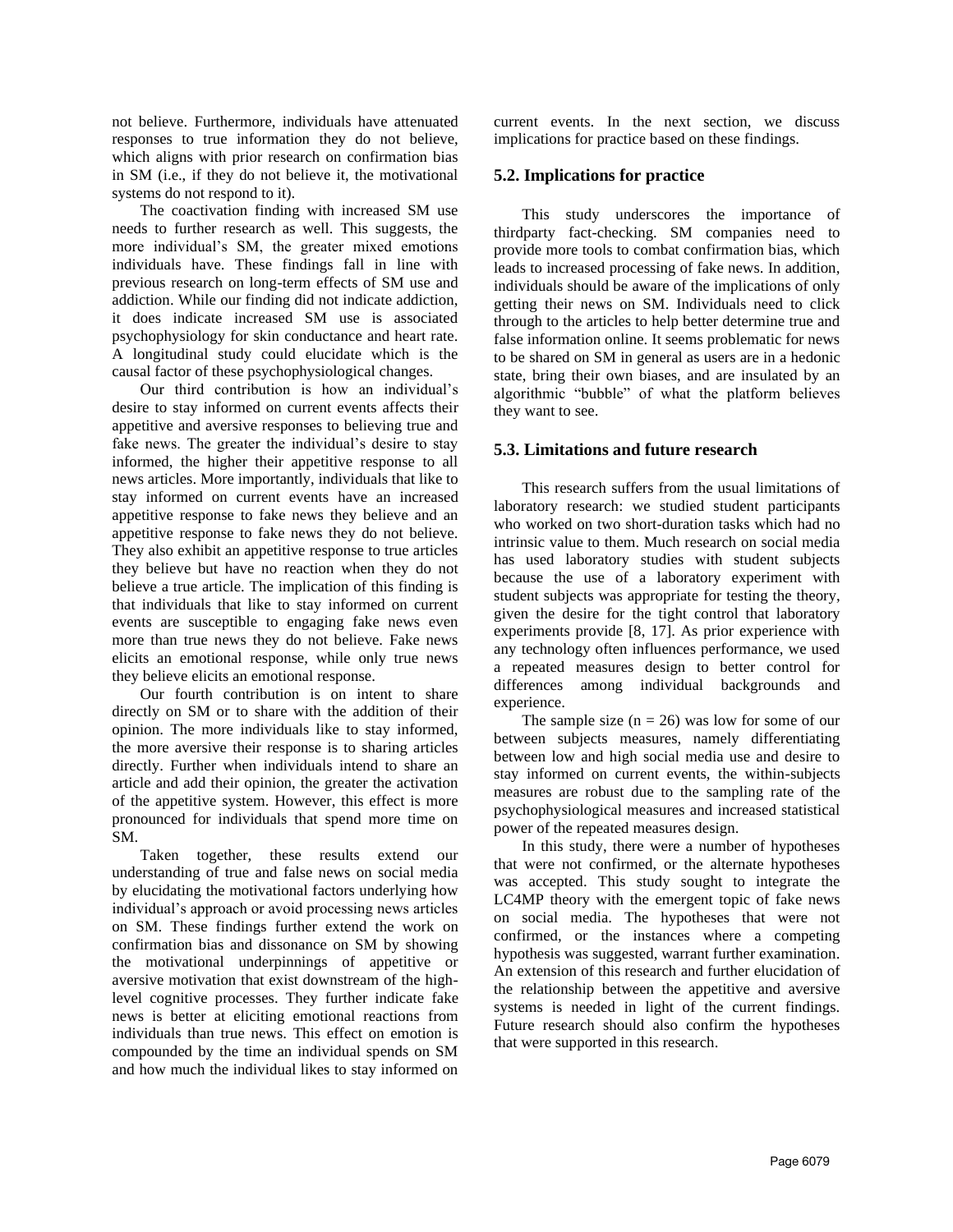### **6. Conclusion**

This study adds to the growing body of literature of increased information processing of fake news over true news. The study provided psychophysiological evidence that fake news is related to approach behavior more so than true news, resulting in higher skin conductance and changes in heart rate variability. This study provides further evidence that increased social media use has an effect on individuals, resulting in a stronger appetitive response to fake news than low levels of social media use. The results of this study provide a clearer picture of why fake news spreads quickly online, underscoring the need for further research in this area.

#### **7. References**

[1] S. Alhabash, A.R. McAlister, A. Hagerstrom, E.T. Quilliam, N.J. Rifon, and J.I. Richards, "Between Likes and Shares: Effects of Emotional Appeal and Virality on the Persuasiveness of Anticyberbullying Messages on Facebook", Cyberpsychology, Behavior, and Social Networking, 16, 3, 2013, pp. 175-182.

[2] M.W. Becker, R. Alzahabi, and C.J. Hopwood, "Media Multitasking Is Associated with Symptoms of Depression and Social Anxiety", Cyberpsychology, Behavior, and Social Networking, 16, 2, 2012, pp. 132-135.

[3] G.G. Berntson, J. Thomas Bigger Jr., D.L. Eckberg, P. Grossman, P.G. Kaufmann, M. Malik, H.N. Nagaraja, S.W. Porges, J.P. Saul, P.H. Stone, and M.W. Van Der Molen, "Heart rate variability: Origins, methods, and interpretive caveats", Psychophysiology, 34, 6, 1997, pp. 623-648.

[4] P. Boczkowski, E. Mitchelstein, and M. Matassi. "Incidental news: How young people consume news on social media". in Proceedings of the 50th Hawaii International Conference on System Sciences. 2017.

[5] J.T. Cacioppo, L.G. Tassinary, and G. Berntson, Handbook of psychophysiology, Cambridge University Press, 2007.

[6] S.E. Caplan, "Relations Among Loneliness, Social Anxiety, and Problematic Internet Use", CyberPsychology & Behavior, 10, 2, 2007, pp. 234242. [7] K. Chauhan and A. Pillai, "Role of content strategy in social media brand communities: a case of higher education institutes in India", Journal of Product & Brand Management, 22, 1, 2013, pp. 40-51.

[8] D. Compeau, B. Marcolin, H. Kelley, and C. Higgins, "Research commentary—Generalizability of information systems research using student subjects— A reflection on our practices and recommendations for future research", Information Systems Research, 23, 4, 2012, pp. 1093-1109.

[9] M. Kalpidou, D. Costin, and J. Morris, "The Relationship Between Facebook and the Well-Being of Undergraduate College Students", Cyberpsychology, Behavior, and Social Networking, 14, 4, 2010, pp. 183-189.

[10] J. Kätsyri, T. Kinnunen, K. Kusumoto, P. Oittinen, and N. Ravaja, "Negativity Bias in Media Multitasking: The Effects of Negative Social Media Messages on Attention to Television News Broadcasts", PLOS ONE, 11, 5, 2016, pp. e0153712.

[11] A. Kim and A.R. Dennis, "Says Who? How News Presentation Format Influences Believability and the Engagement of Social Media Users", MIS Quarterly, in press.

[12] H.J. Kim and G.T. Cameron, "Emotions matter in crisis: The role of anger and sadness in the publics' response to crisis news framing and corporate crisis response", Communication Research, 38, 6, 2011, pp. 826-855.

[13] J. Kim, R. LaRose, and W. Peng, "Loneliness as the Cause and the Effect of Problematic Internet Use: The Relationship between Internet Use and Psychological Well-Being", CyberPsychology & Behavior, 12, 4, 2009, pp. 451- 455.

[14] A. Lang, "Motivated cognition (LC4MP): The influence of appetitive and aversive activation on the processing of video games", Digital media: Transformation in human communication, 2006, pp. 237-256.

[15] A. Lang, "Using the Limited Capacity Model of Motivated Mediated Message Processing to Design Effective Cancer Communication Messages", Journal of Communication, 56, 2006, pp. S57-S80. 9

[16] A. Lang, R.F. Potter, and P.D. Bolls, Where psychophysiology meets the media: Taking the effects out of media research, in Media effects: Advances in Theory and Research, J. Bryant and M.B. Oliver, Editors. 2009, Routledge: New York. p. 185-206.

[17] A.S. Lee and R.L. Baskerville, "Generalizing generalizability in information systems research", Information systems research, 14, 3, 2003, pp. 221243.

[18] S. Lee and A. Lang, "Discrete emotion and motivation: Relative activation in the appetitive and aversive motivational systems as a function of anger, sadness, fear, and joy during televised information campaigns", Media Psychology, 12, 2, 2009, pp. 148170.

[19] D.T. Lykken and P.H. Venables, "DIRECT MEASUREMENT OF SKIN CONDUCTANCE: A PROPOSAL FOR STANDARDIZATION", Psychophysiology, 8, 5, 1971, pp. 656-672.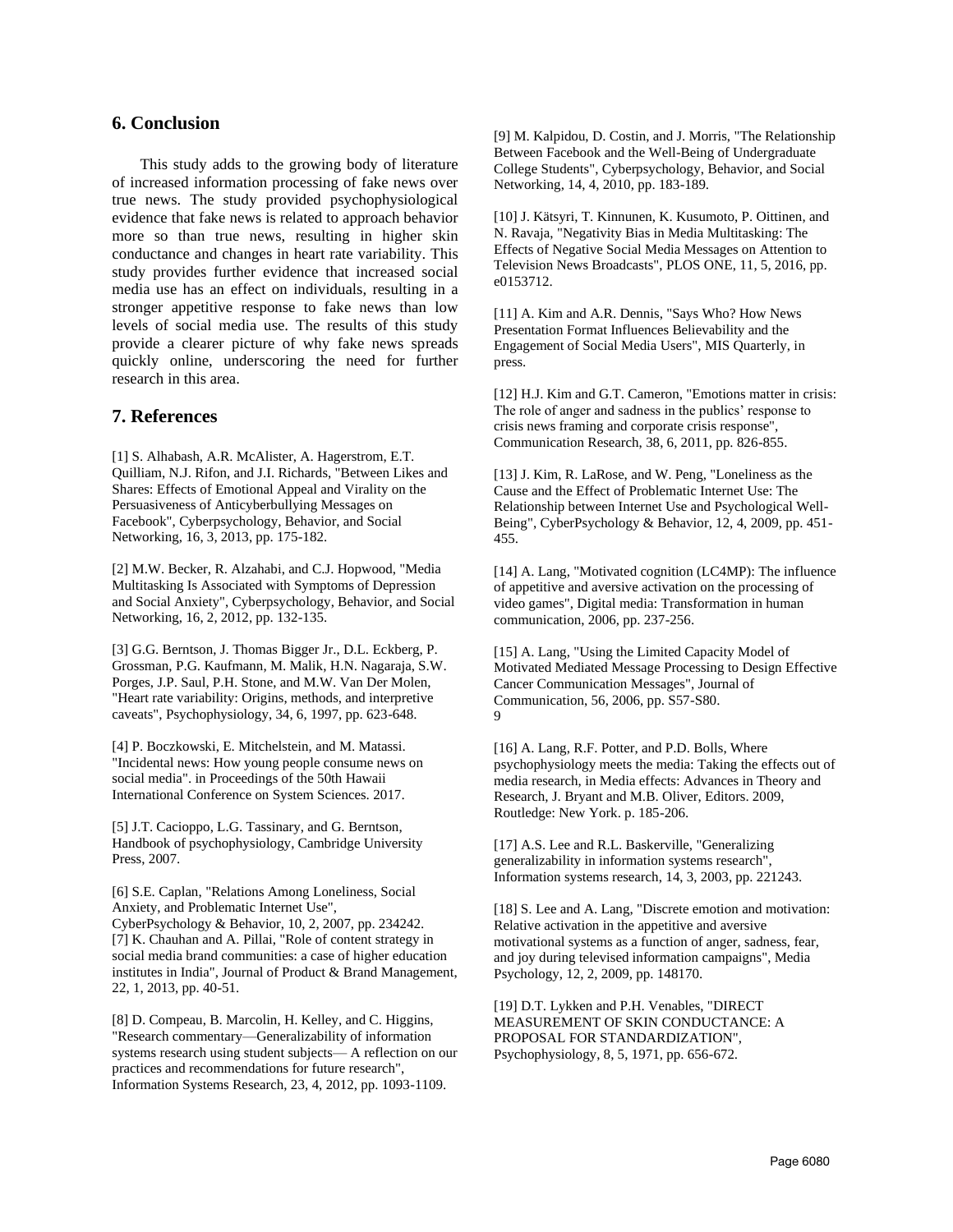[20] S. Matook, J. Cummings, and H. Bala, "Are You Feeling Lonely? The Impact of Relationship Characteristics and Online Social Network Features on Loneliness", Journal of Management Information Systems, 31, 4, 2015, pp. 278- 310.

[21] K.E. Matsa and E. Shearer, "News use across social media platforms 2018", 2018 [cited 2019 5/6/2019]; Available from:

https://www.journalism.org/2018/09/10/news-useacrosssocial-media-platforms-2018/.

[22] R.K. Minas, R.F. Potter, A.R. Dennis, V. Bartelt, and S. Bae, "Putting on the Thinking Cap: Using NeuroIS to Understand Information Processing Biases in Virtual Teams", Journal of Management Information Systems, 30, 4, 2014, pp. 49-82.

[23] P. Moravec, R.K. Minas, and A.R. Dennis, "Fake news on social media: People believe what they want to believe when it makes no sense at all", MIS Quarterly, in press.

[24] M. Opgenhaffen and L. d'Haenens, "The impact of online news features on learning from news. A knowledge experiment", International Journal of Internet Science, 6, 1, 2011, pp. 8-28.

[25] R.F. Potter and P.D. Bolls, Psychophysiological measurement and meaning: Cognitive and Emotional Processing of Media, Routledge, New York, 2011.

[26] S. Salim, "How much time do you spend on social media? Research says 142 minutes per day", 2019 [cited 2019 6/8/2019]; Available from: https://www.digitalinformationworld.com/2019/01/h ow-

much-time-do-people-spend-social-mediainfographic.html.

[27] R.P. Spicer, S.M. Russell, and E.S. Rosenberg, The mixed reality of things: emerging challenges for human

information interaction. SPIE Defense + Security. Vol. 10207. SPIE, 2017.

[28] J.F. Thayer, F. Åhs, M. Fredrikson, J.J. Sollers, and T.D. Wager, "A meta-analysis of heart rate variability and neuroimaging studies: Implications for heart rate variability as a marker of stress and health", Neuroscience & Biobehavioral Reviews, 36, 2, 2012, pp. 747-756.

[29] G.J. Tortora and B. Derrickson, Principles of anatomy  $\&$ physiology, John Wiley & Sons, Incorporated, 2017. [30] Y. Tsfati, "Online News Exposure and Trust in the Mainstream Media: Exploring Possible Associations", American Behavioral Scientist, 54, 1, 2010, pp. 22-42.

[31] O. Turel and A. Serenko, "The benefits and dangers of enjoyment with social networking websites", European Journal of Information Systems, 21, 5, 2012, pp. 512-528.

[32] O. Turel, Q. He, G. Xue, L. Xiao, and A. Bechara, "Examination of Neural Systems Sub-Serving Facebook "Addiction"", Psychological Reports, 115, 3, 2014, pp. 675-695.

[33] P.H. Vettehen, K. Nuijten, and A. Peeters, "Explaining effects of sensationalism on liking of television news stories: The role of emotional arousal", Communication Research, 35, 3, 2008, pp. 319-338.

[34] S. Vosoughi, D. Roy, and S. Aral, "The spread of true and false news online", Science, 359, 6380, 2018, pp. 1146- 1151.

[35] K. Wise, S. Alhabash, and H. Park, "Emotional responses during social information seeking on Facebook", Cyberpsychology, Behavior, and Social Networking, 13, 5, 2010, pp. 555-562.